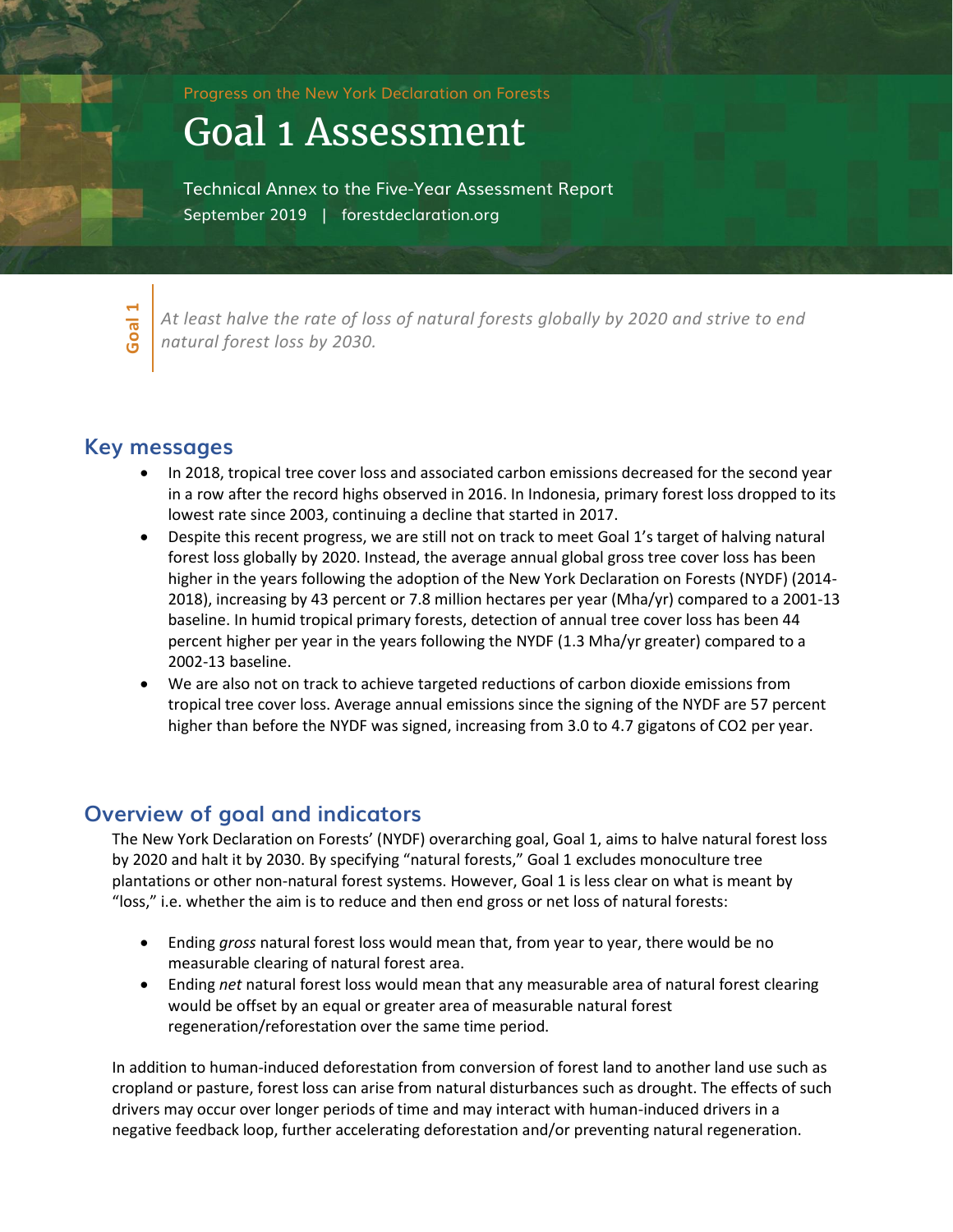Therefore, "loss" of forest cover may occur immediately upon conversion to a new land use, or more gradually through the process of forest degradation (**Box 1**).

### **Box 1. Forest degradation**

Forest degradation is the loss of canopy cover that is insufficient to be classified as deforestation (e.g. selective logging), and results in losses of biodiversity and other ecosystem services as well as significant greenhouse gas emissions. <sup>1</sup> Annual emissions from tropical forest degradation have recently been estimated to account for approximately a quarter of forest-related emissions (2.1 Gt CO<sub>2</sub>e/yr).<sup>2</sup> Across Africa, Latin America, and Asia they contribute 70, 81, and 46 percent of all carbon losses, respectively.<sup>3</sup> Degradation can take place gradually over years, at finer scales, and through the chance of recovery, biomass gains can partially or wholly offset biomass losses. <sup>4</sup> Studies of deforestation rarely include land degradation and most studies on degradation focus on regional scales.

| <b>Criterion</b>                 | <b>Indicator</b>                                            |
|----------------------------------|-------------------------------------------------------------|
| 1. Rate of forest loss           | 1.1 Global annual gross tree cover loss (ha)                |
|                                  | 1.2 Global annual net natural forest/tree cover change (ha) |
|                                  | 1.3 Annual tropical primary tree cover loss (ha)            |
| 2. Carbon dioxide emissions from | 2.1 Annual gross carbon dioxide emissions (Mt $CO2$ ) from  |
| forest loss                      | tropical forests                                            |

# **Table 1. Criteria and indicators to track Goal 1**

In previous assessments, we assessed progress towards Goal 1 by using two sub-indicators (1.1 and 1.2) based on two available global forest area monitoring data sets. We used global data from Hansen et al. (2013, updated through the year 2018 on Global Forest Watch (GFW))<sup>5</sup> to track gross tree cover loss (Indicator 1.1) and data from the Food and Agriculture Organization (FAO) of the United Nations' Global Forest Resources Assessment<sup>6</sup> to track net forest loss (Indicator 1.2). Key differences between these two sources of global data are outlined in the [2015 NYDF Progress Assessment.](https://forestdeclaration.org/images/uploads/resource/2015NYDFReport.pdf)

This year, based on newly available data, we added a third sub-indicator (Indicator 1.3) to track gross loss of humid tropical primary tree cover. In early 2019, the University of Maryland created a map of the extent of humid tropical primary forest in 2002 using Landsat imagery and remote sensing algorithms to identify low albedo and high texture primary forest canopy structures (**see Box 2** for definitions). <sup>7</sup> Using primary forest extent to filter global tree cover loss allows targeted monitoring of the forests that are most important for carbon storage and biodiversity, services that cannot be regained easily or quickly through forest restoration. For example, it can take decades to hundreds of years for an area of regenerated or restored forest to accumulate the amount of carbon previously stored in humid tropical primary forest. Because primary forests cannot be restored within the NYDF's timeframe, net loss of primary forests is the same as gross loss of primary forests.

In addition to developing indicators that track forest loss, since 2016 we have included a second indicator for Goal 1 to track carbon emissions from tropical tree cover loss (Indicator 2.1). Reducing emissions from deforestation is essential to meeting the <2°C degree warming goal of the Paris Agreement on climate change.<sup>8</sup> Because more carbon-dense forests are concentrated in a smaller subset of tropical countries, halving carbon emissions from deforestation may be achieved by forest protection across a more concentrated set of geographies. As in previous assessments, Indicator 2.1 was created by multiplying the estimated gross tree cover loss in an area by an estimate of the aboveground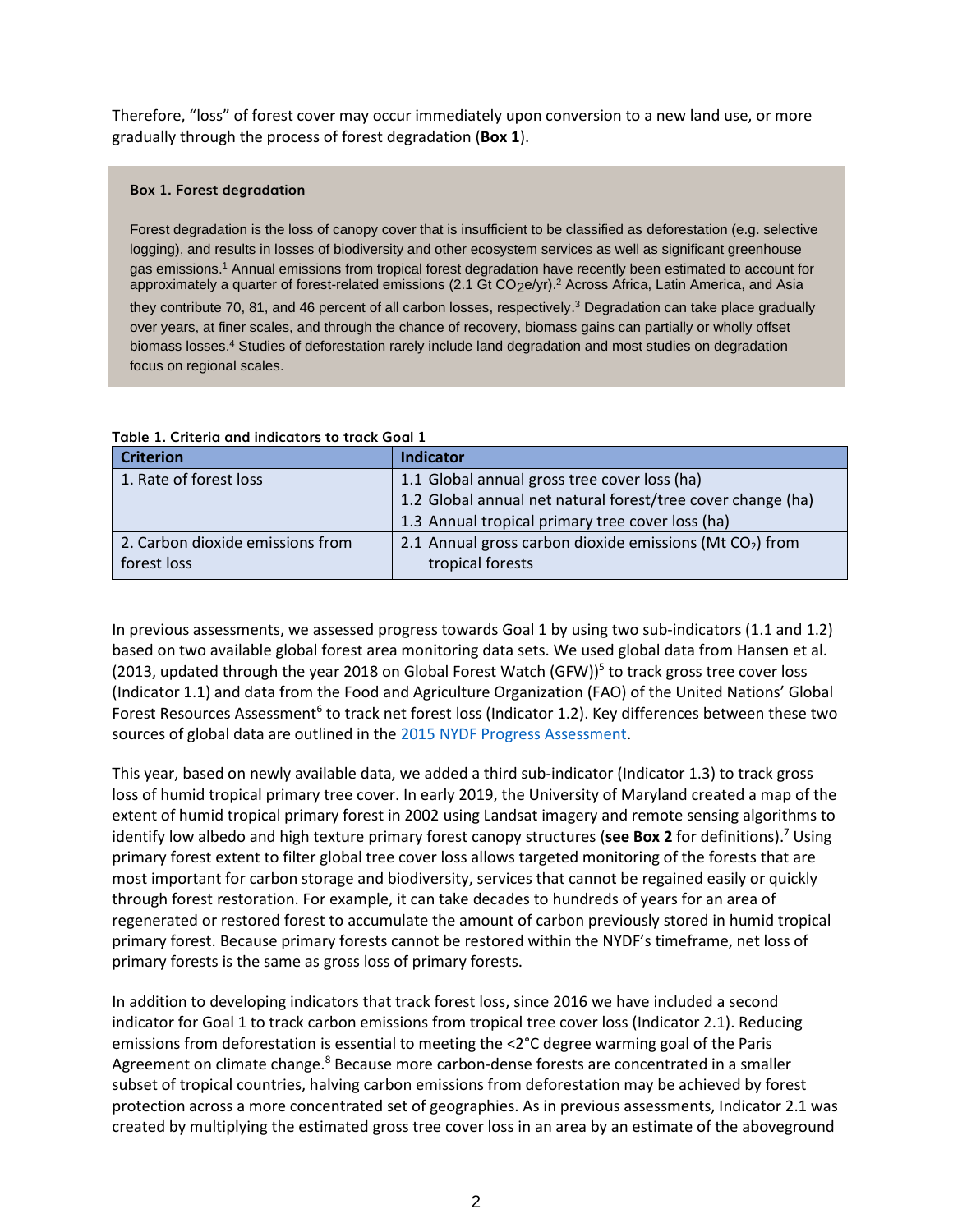carbon content of that area using a map of pre-disturbance biomass (year 2000) produced at 30-meter resolution by the Woods Hole Research Center (available on GFW<sup>9</sup>). This year, we disaggregate emissions into those occurring within versus outside tropical primary forests using data from Indicator 1.3. **Box 2** summarizes the most relevant concepts and definitions for this Goal assessment.

#### **Box 2. Definitions**

- **Afforestation:** the process of establishing new forests in naturally non-forest ecosystems such as natural grasslands, or areas that have not been forested for at least 50 years.<sup>10</sup>
- **Deforestation:** the conversion of forest to other land use or the permanent reduction of the tree canopy cover below a defined minimum canopy cover threshold.<sup>11</sup>
- **Forest**: though definitions vary by government, organization, and intended use, generally an area of land of minimum 0.5 hectares with a tree cover density of 10-30 percent, where trees have potential to reach a minimum height of 2-5 meters at maturity in place. <sup>12</sup>
- **Forest degradation:** the reduction of a forest's capacity to provide the full suite of forest ecosystem services, such as biodiversity, carbon, or hydrological services.<sup>13</sup>
- **Forest landscape restoration (FLR)**: the long-term process of regaining ecological functionality and enhancing human well-being across forests and related ecosystems that have lost their structure, function, biodiversity or have otherwise been damaged or degraded.<sup>14</sup>
- **Gross forest loss:** the magnitude of annual change, counting all tree cover or forest area cleared or reduced below a defined tree cover density threshold, over a defined period of time, without regard to any regeneration or reforestation of natural forest.<sup>15</sup>
- **Natural forest**: both primary and secondary forests that are naturally regenerated with primarily native species.<sup>16</sup>
- **Net forest loss:** the change in forest area from one reporting period to another, calculated by subtracting the area of regenerated or reforested area from the area of gross forest loss over the period.<sup>17</sup>
- **Primary forest**: natural, mature forests that have not been cleared and regrown in recent history (i.e. the past 30-50 years).<sup>18</sup> Consisting of native species, these forests are largely free from industrial-scale land uses and infrastructure, and ecological processes have not been significantly disturbed.<sup>19</sup>
- **Reforestation:** the human-driven establishment of a forest on a land area that had been previously deforested.<sup>20</sup>
- **Secondary forest**: forests that have regenerated largely through natural processes after significant removal or disturbance of original forest vegetation (primary forest) by human or natural causes.<sup>21</sup>
- **Tree cover:** all vegetation five meters or taller with a default canopy density threshold of 25 percent.<sup>22</sup> Tree cover indicates the biophysical presence of trees but may not meet many definitions of "forest."
- **Tree cover gain:** the increase in vegetation five meters or taller in an area which previously had no tree cover or tree cover below a defined density threshold; may include natural forest growth or tree plantation establishment.<sup>23</sup>
- **Tree cover loss:** the removal or mortality of trees within a defined area; loss may be permanent or temporary.<sup>24</sup>

# **Findings**

# **Criterion 1: Rate of forest loss**

#### Indicator 1.1: Global annual gross tree cover loss

#### Gross tree cover loss since NYDF was signed continues to be high, but declined in 2018

Tree cover loss continued at high levels in 2018. Although there was notably less gross loss in 2018 compared to 2016 and 2017 – indicating movement in the right direction – the average annual tree cover loss between 2014 and 2018 was still well above the historical baseline. Since the signing of the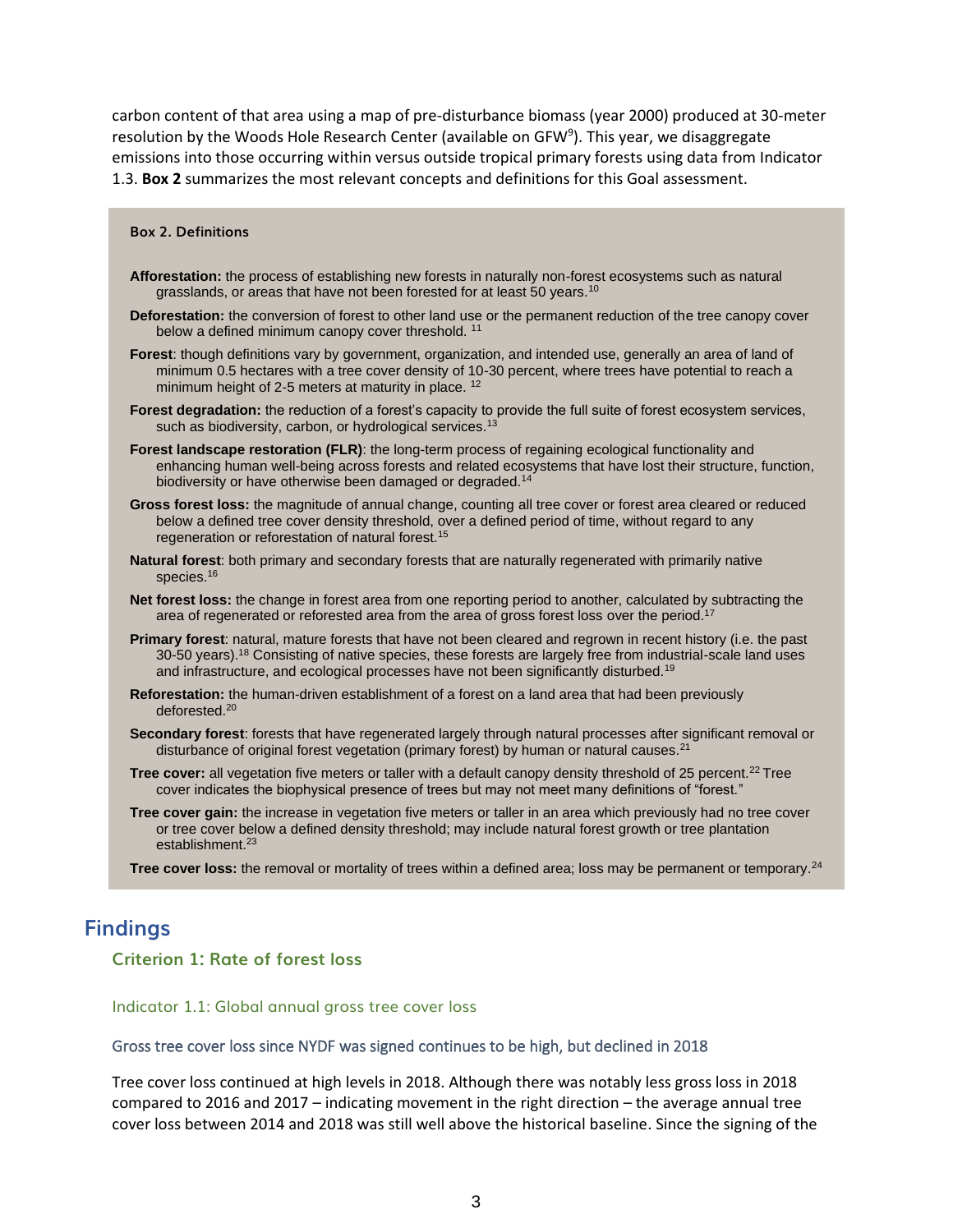NYDF in 2014, global average annual gross tree cover loss during 2014-18 was 43 percent higher than during the baseline period of 2001-13, increasing from an average of 18.3 million hectares per year to 26.1 million hectares per year<sup>a</sup>, or roughly the size of the United Kingdom (Figure 1).

Tropical forests are at the forefront of recent global deforestation, accounting for between 91 percent and 94 percent of the global total between 2001 and 2015.<sup>25</sup> Increases in tree cover loss are concentrated in tropical Africa (146 percent higher annual average loss in 2014-18 than in 2001-13, or an average increase of 2.6 Mha/yr), with lower increases in tropical Latin America and the Caribbean (+31 percent, 1.3 Mha/yr increase) and tropical Asia (+59 percent, 1.4 Mha/yr increase) (**Figure 2**). The annual loss post-NYDF in tropical Africa is now greater than the annual loss in tropical Asia.



Figure 1. Gross and net forest loss relative to 2020 and 2030 targets, in million hectares

Note: For the Hansen/Global Forest Watch (GFW) estimates, tree cover loss was calculated using a >25 percent tree cover density threshold. Improvements to the methodology for detecting tree cover loss starting in 2011 may result in higher estimates of loss in 2011-18 compared to 2001-10. For the Food and Agriculture Organization (FAO), the line represents a crown cover threshold of 10 percent. Hansen/GFW data is reported every year, while FAO data is reported every five years.

Source: Hansen, M. C., Potapov, P. V., Moore, R., Hancher, M., Turubanova, S. A., Tyukavina, A. et al. (2013). Tree Cover Loss (Hansen/UMD/Google/USGS/NASA). Global Forest Watch database. http://data.globalforestwatch.org/ datasets/; Food and Agriculture Organization of the United Nations. (2016). Global forest resources assessment 2015. Rome: FAO. http://www.fao.org/forest-resources-assessment/past-assessments/fra-2015/en/

Between 2014 and 2018, three countries in the Congo Basin (Democratic Republic of the Congo (DRC), Republic of Congo and Cameroon) lost 7.6 million hectares of tree cover, an area bigger than Panama. Most loss in Africa's Congo Basin is driven by subsistence and small-scale commercial farmers clearing forests manually to feed themselves and those in nearby towns and cities; industrial-scale clearing represents just one percent of all forest loss.<sup>26</sup> However, since 2007, industrial-scale agriculture and selective logging have increased steadily, particularly in Cameroon and DRC; these activities are likely to expand along with continued encroachment of subsistence agriculture into previously intact forest areas

a All statistics are for forests with tree cover density >25%. The Hansen et al. (2013) dataset uses satellite imagery at a 30-meter pixel resolution and measures areas with tree cover as a proxy for forest area, defined as all vegetation 5 meters or taller with a default canopy cover threshold of 25 percent. Global Forest Watch illustrates the Hansen et al. 2013 dataset, with updated data through 2018. A change in the methodology and the inclusion of new satellite data in 2011 and 2013, respectively, may result in higher estimates for tree cover loss in 2011–18 compared to 2001–10. This may impact the magnitude of detected increase in tree cover loss. For more about the methodology change see Potapov et al., 2015 at https://blog.globalforestwatch.org/data-andresearch/a-freshlook-at-forests-2011-2013.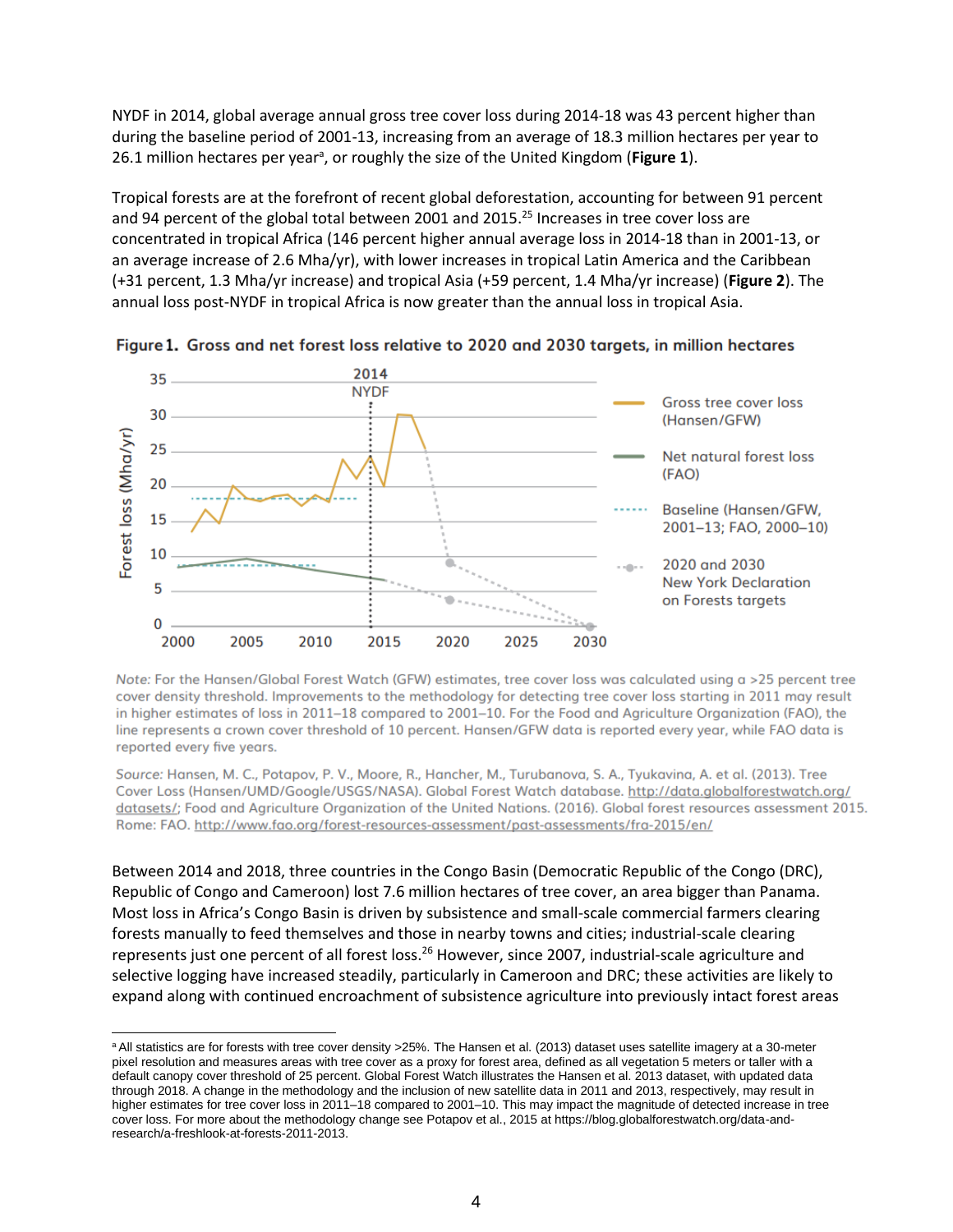as the region's population continues to expand (see case study [on Congo Basin\)](http://www.forestdeclaration.org/the-latest/case-study-congo-basin). In West Africa, Ghana and Côte d'Ivoire together have lost an average of 0.44 million hectares per year of tree cover since 2014. This is 181 percent higher than average annual loss during the 2001-13 baseline period. In these countries, land use change for commercial agriculture, particularly cocoa, in combination with mining (legal and/or illegal), have been the main drivers of deforestation.<sup>27</sup>



Figure 2. Average annual tropical tree cover loss by region, in million hectares

Note: Comparison of tropical tree cover loss by region before (2001-13) and after (2014-18) the signing of the New York Declaration on Forests (NYDF). Tree cover loss calculated using a >25 percent tree cover density threshold. Improvements to the methodology for detecting tree cover loss starting in 2011 may result in higher estimates of loss in 2011-18 compared to 2001-10.

Source: World Resources Institute analysis based on 2018 data from Global Forest Watch.

In Latin America, Brazil remains the deforestation hotspot. Since 2014, Brazil has lost a total of 18 million hectares of tree cover loss, about the size of Cambodia. In Brazil, commercial agriculture like cattle and soy are the largest cause of deforestation (see case study). Despite a sharp decline in deforestation in the legal Amazon in the past 10 years, loss continues at high rates.<sup>28</sup> Other Latin American countries with large areas of loss include Argentina, Bolivia, Paraguay, Colombia, and Mexico. Except for Argentina and Paraguay, all of these countries have seen increased annual tree cover loss since the NYDF was signed in 2014. In Argentina, forest loss declined between 2014 and 2018, with loss in 2018 the lowest since 2002. In a 2017 study<sup>29</sup>, the declining deforestation trend was attributed to the law enforcement at the subnational level in Argentina, but this attribution has been challenged. $30,31$ 

### Indicator 1.2: Annual net forest change

# Gross tree cover loss and net natural forest change begin to converge when considering land cover change drivers

When net natural forest regrowth is counted as offsetting natural forest clearing, net annual natural forest loss is decreasing after peaking at 9.7 million hectares in 2005.<sup>32</sup> Compared to a 2000-10 baseline period, the average rate of net natural forest loss in 2010-15 declined by 23 percent (see **Figure 1**). On their surface, Indicators 1.1 and 1.2 appear to have contradictory trends: increasing gross tree cover loss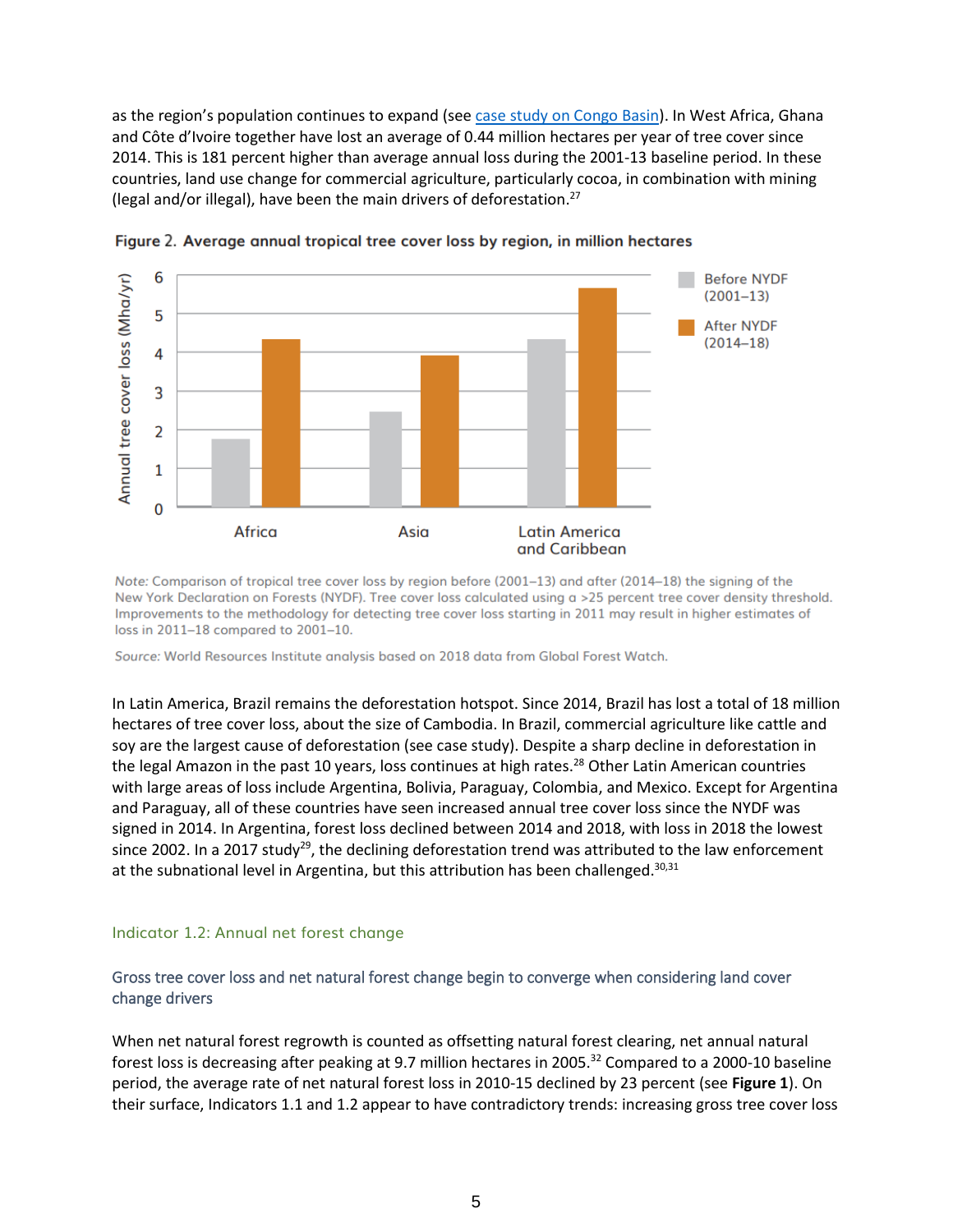and decreasing net natural forest loss, respectively. However, the two indicators start to converge once information about drivers of land cover change are used to approximate land use (**Box 3)**.

#### **Box 3. Convergence of forest loss indicators**

Gross tree cover loss updated annually on GFW (Hansen et al. 2013) and used for Indicator 1.1 does not distinguish permanent forest conversion associated with a change in land use (i.e., deforestation) from other forms of forest disturbance that may be associated with subsequent forest regeneration. This creates confusion when global tree cover change statistics derived from satellite imagery (Indicator 1.1) are compared directly against global land use change statistics reported by governments to the FAO (Indicator 1.2).

To better translate Hansen et al.'s data for global tree cover change into a form more comparable to the FAO's land use change data, Curtis et al. (2018) sought to determine the fate of disturbed forest land. This involved, first, identifying whether forest clearing was temporary (i.e. whether forests regenerated within the observation period) or permanent (i.e. the land use changed, or trees did not regrow during the observation period). Second, Curtis et al. trained a model to spatially attribute global tree cover loss to one of five dominant drivers of land cover and land use change: commodity production, urbanization, shifting agriculture, forestry, and wildfires. Although urbanization and commodity expansion are generally accepted as direct drivers of deforestation, the extent to which shifting agriculture represents land use change has not achieved consensus in the international community. Thus, shifting agriculture may or may not be considered a driver of deforestation, and it is useful to compare the FRA to global tree cover loss with and without shifting agriculture included as deforestation. For the period 2010-15, permanent global tree cover loss attributed to commodity-driven deforestation and urbanization (5.2 Mha/yr) was more aligned with FAO's global estimate of net annual natural forest change (net loss of 6.5 Mha/yr). If Curtis et al.'s 5.0 million hectares per year of tree cover loss attributed to shifting agriculture was also added to the deforestation figure, then the estimate would increase to 10.2 million hectares per year. This range, from 5.2 to 10.2 million hectares per year, contains the FAO's net annual natural forest change estimate of 6.5 million hectares per year from 2010-15 (**Figure 3**). This suggests that commodity-driven deforestation, urbanization, and shifting agriculture combined approximate the FAO's net annual natural forest change.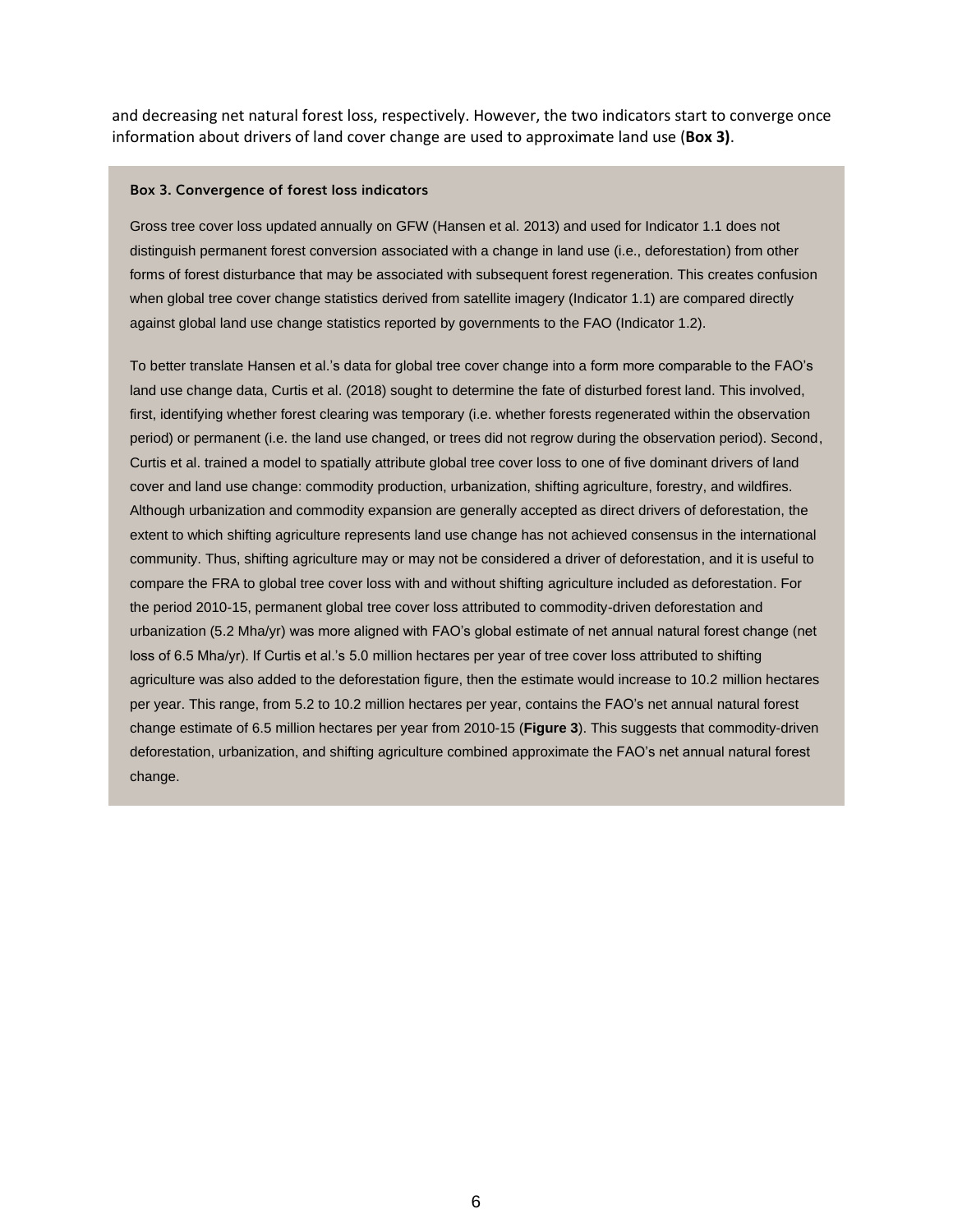### **Figure 3.**



Comparison of forest loss indicators conveying net forest loss, gross tree cover loss, and tree cover loss by specific drivers

- All drivers of tree cover loss
- Commodity-driven deforestation, urbanization, and shifting agriculture
- Commodity-driven deforestation and urbanization
- **FAO FRA 2015**

Note: The Food and Agriculture Organization of the United Nations (FAO)'s Forest Resources Assessment (FRA) reports net forest loss and was last published in 2015. Gross tree cover loss from all drivers from Global Forest Watch/Hansen et al. 2013 data. Gross tree cover loss from commodity-driven deforestation, urbanization, and shifting agriculture from Curtis et al. 2018.  $Mha/yr = million hectares per year.$ 

Source: Food and Agriculture Organization of the United Nations. (2015). Global forest resources assessment 2015. Rome: FAO. http://www.fao.org/forest-resources-assessment/past-assessments/fra-2015/en/; Hansen, M. C., Potapov, P. V., Moore, R., Hancher, M., Turubanova, S. A., Tyukavina, A. et al. (2013). Tree Cover Loss (Hansen/UMD/-Google/USGS/NASA). Global Forest Watch database. http://data.globalforestwatch.org/ datasets/; Curtis, P. G., Slay, C. M., Harris, N. L., Tyukavina, A., & Hansen, M. C. (2018). Classifying drivers of global forest loss. Science, 361(6407), 1108-1111.

### Indicator 1.3 Tropical primary forest loss

### Tropical primary forest loss is still well above baseline, but declined for the second year in a row

Primary forests, by definition, are undisturbed and therefore have had time to accumulate large amounts of carbon and provide complete ecosystem services. They will not regenerate within timeframes relevant to NYDF. Filtering tree cover loss by primary forests provides a minimum estimate for how much irreplaceable forest is lost each year and in what regions. Since the signing of the NYDF in 2014, the average annual rate of tropical humid primary forest loss has increased by 44 percent relative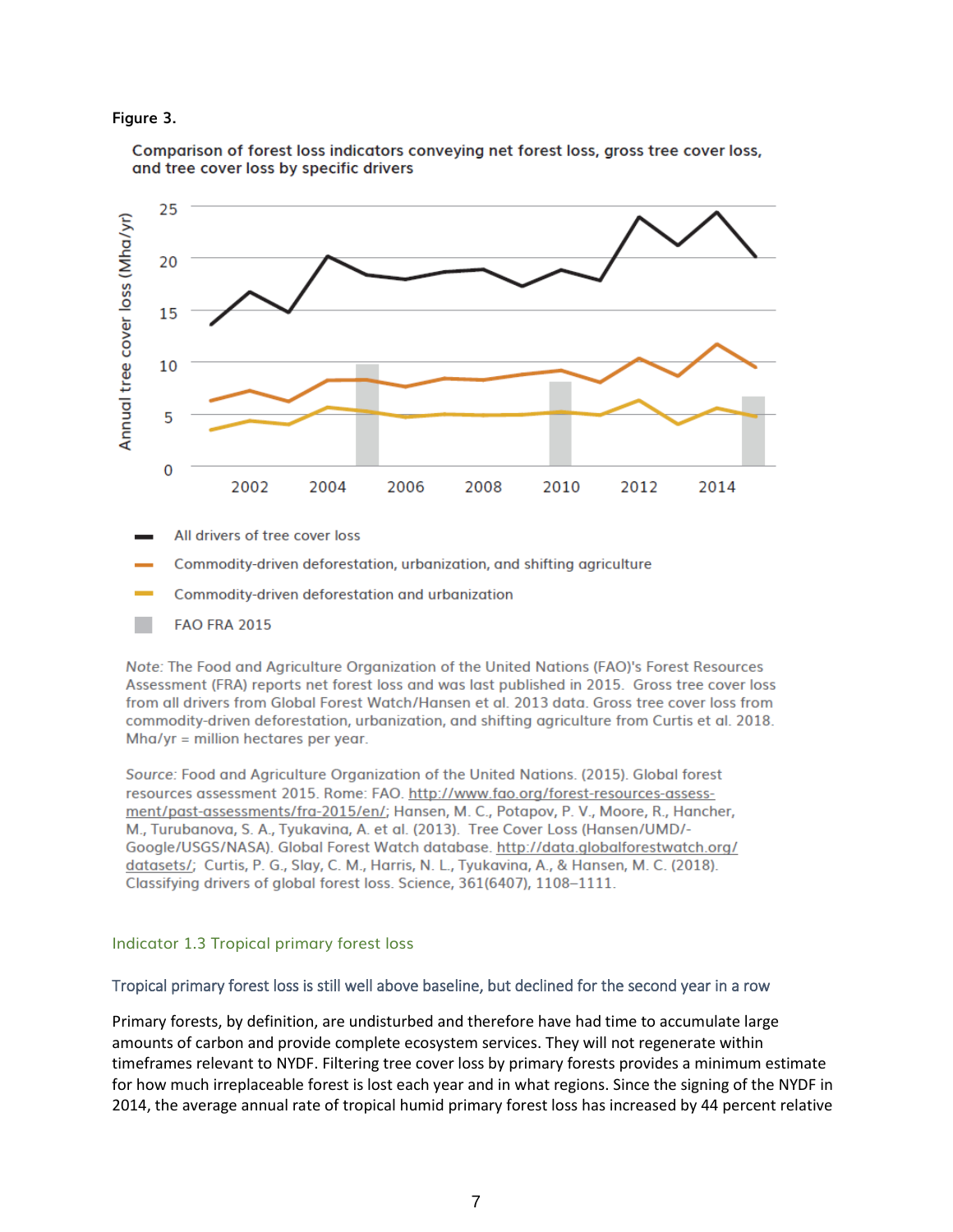to the baseline period of 2002-13, from 3.0 to 4.3 million hectares per year (**Figure 4**). <sup>b</sup> The greatest percent increase was in Africa (+146 percent, 0.45 Mha/yr increase) compared to Latin America (+35 percent, 0.61 Mha/yr increase) and Asia (+30 percent, 0.26 Mha/yr increase). Six of the ten tropical countries with the highest percent increase in primary forest loss over the baseline period were in West Africa, highlighting the mounting pressures on primary and natural West African forests<sup>c</sup>. Conversely, primary forest loss in Indonesia in 2018 dropped to its lowest rate since 2003, continuing a decline that started in 2017.





Note: Comparison of tree cover loss in humid tropical primary forests before (2002-13) and after (2014-18) the endorsement of the New York Declaration on Forests (NYDF). Tree cover loss calculated using a >25% tree cover density threshold. Improvements to the methodology for detecting tree cover loss starting in 2011 may result in higher estimates of loss in 2011-18 compared to 2001-10.

Source: For tree cover loss, Hansen, M. C., Potapov, P. V., Moore, R., Hancher, M., Turubanova, S. A., Tyukavina, A. et al. (2013). Tree Cover Loss (Hansen/UMD/Google/USGS/NASA). Global Forest Watch database. http://data. globalforestwatch.org/datasets/; For primary forest loss, Turubanova, S., Potapov, P. V., Tyukavina, A., & Hansen, M. C. (2018). Ongoing primary forest loss in Brazil, Democratic Republic of the Congo, and Indonesia. Environmental Research Letters, 13(7), 074028.

Though West African countries have had large increases in the rate of primary forest loss compared to other countries, the absolute loss of area of primary forest remains much higher in large forest countries like Brazil and Indonesia (**Figure 5**). Annual primary forest loss in tropical Africa was still much smaller than in other tropical regions between 2014 and 2018 (0.76 Mha/yr in Africa, 1.13 Mha/yr in Asia, and 2.35 Mha/yr in Latin America). Of the ten countries with the highest amounts of tropical primary forest loss on average between 2014 and 2018, four are in Latin America (Brazil, Bolivia, Colombia, Peru), three are in Africa (DRC, Cameroon, Madagascar), two are in Asia (Indonesia, Malaysia), and one is in Oceania (Papua New Guinea). Despite significant investments into REDD+ readiness, average loss of primary forest in the Democratic Republic of the Congo more than doubled in the last five years (+158 percent).<sup>d</sup>

 $b$  A change in the methodology and the inclusion of new satellite data in 2011 and 2013, respectively, may result in higher estimates for tree cover loss in 2011–18 compared to 2001–10. This may impact the magnitude of detected increase in tree cover loss. For more about the methodology change see Potapov et al., 2015 at [https://blog.globalforestwatch.org/data-and-research/a-fresh-look](https://blog.globalforestwatch.org/data-and-research/a-fresh-look-at-forests-2011-2013)[at-forests-2011-2013](https://blog.globalforestwatch.org/data-and-research/a-fresh-look-at-forests-2011-2013)

<sup>c</sup> Among countries with an average of more than 1000 ha/yr forest lost between 2001 and 2013.

<sup>d</sup> Much of the increase in tree cover loss detected in Central Africa, specifically, may be linked to the improvement of the tree cover loss methodology to include Landsat 8, which is better at detecting small-scale tree cover loss dynamics like those prevalent in Central Africa.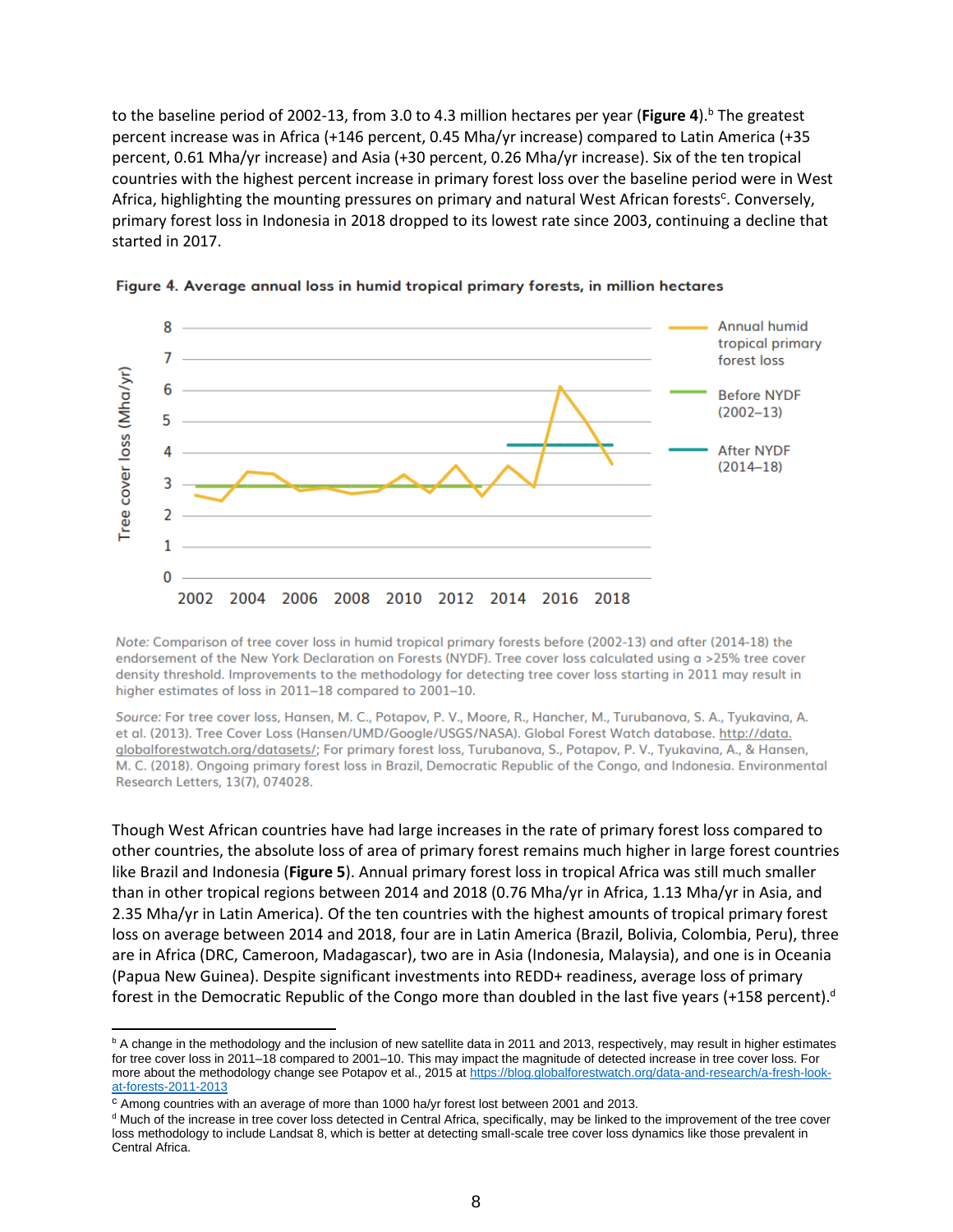There were also substantial increases in Madagascar (+171 percent), Papua New Guinea (+184 percent), Colombia (+81 percent), and Peru (+61 percent).

# **Figure 5.**

Average annual humid tropical primary forest loss between 2014 and 2018, in million hectares



Source: World Resources Institute analysis of 2018 data from Global Forest Watch

In Southeast Asia since 2002, Indonesia has lost 9.2 million hectares of humid primary forests – an area the size of Portugal – to palm oil plantations, forest fires, small-scale agriculture, timber plantations, infrastructure, and mining. Palm oil plantations have caused the largest portion of forest loss during this period, driving 23 percent of deforestation. The second largest driver of forest loss was the conversion of forests to grass/shrubland driven by fires, responsible for 20 percent of deforestation.<sup>33</sup> Timber plantations and smallholder agriculture were also significant drivers, each accounting for almost 15 percent of forest loss in the years 2001-16.<sup>34</sup> However, the rate of forest loss went down significantly in 2017 and 2018, by more than 30 percent compared to the average annual loss rate over the reference period of 2001-16.<sup>35</sup> A combination of several factors including actions taken by government, the private sector and civil society organizations on different fronts and different levels, as well as wetter weather conditions can explain this sharp reduction in forest loss in Indonesia (see [case study on Indonesia\)](http://www.forestdeclaration.org/the-latest/case-study-indonesia).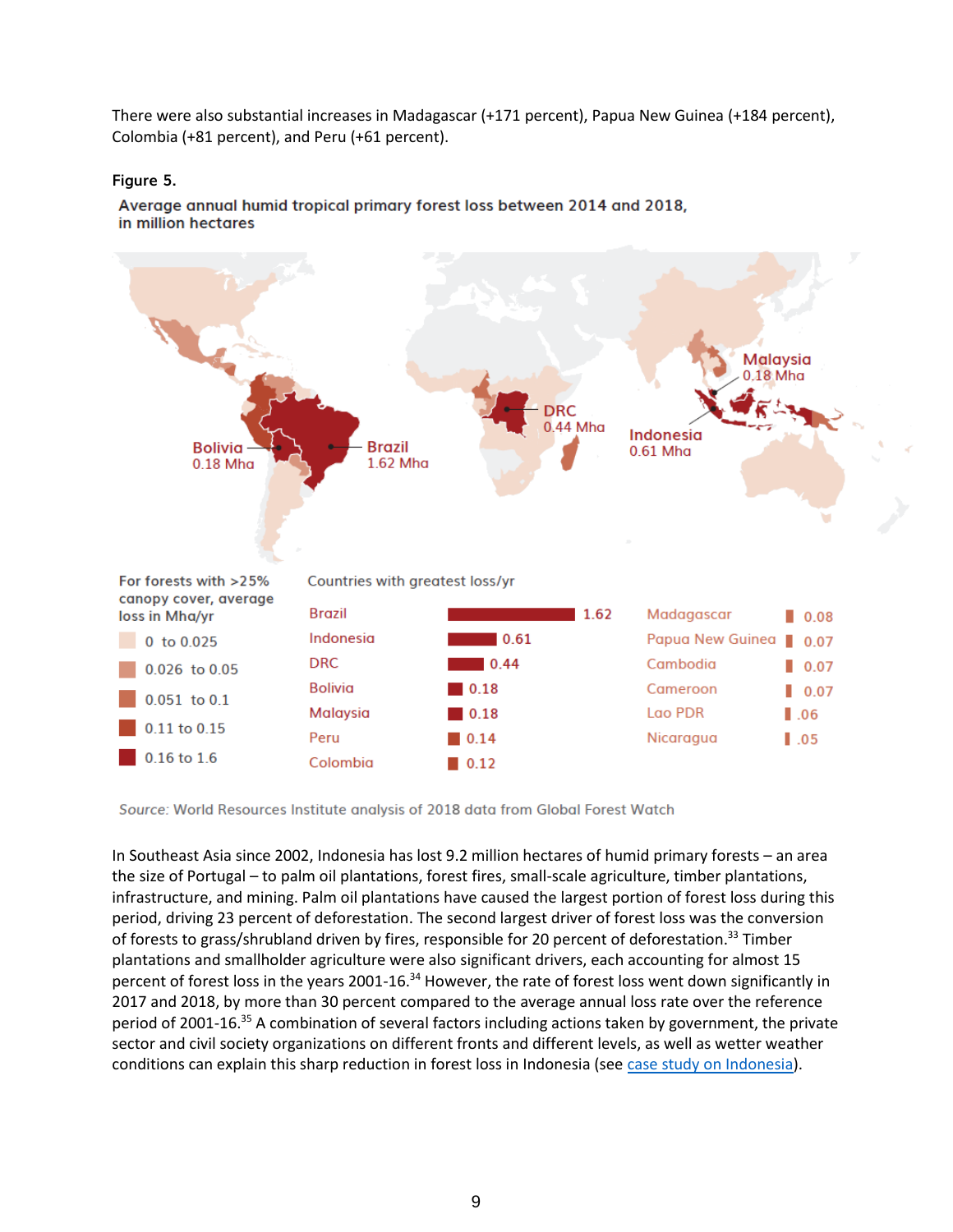# **Criterion 2: Rate of carbon dioxide emissions from tree cover loss**

# Indicator 2.1: Annual gross carbon dioxide emissions from tropical tree cover loss

# Greenhouse gas emissions from tropical primary forest loss continues to be above baseline

Reducing deforestation is a crucial part of achieving global climate change mitigation commitments. In 2018, gross emissions from tropical tree cover loss (4.2 gigatons  $CO<sub>2</sub>$  (Gt  $CO<sub>2</sub>$ )) were significantly lower than the peak observed in 2016 (6.1 Gt CO<sub>2</sub>). This is about the same amount of CO<sub>2</sub> as Europe emits every year. However, average emissions since the signing of the NYDF are still 57 percent higher, increasing from 3.0 to 4.7 gigatons  $CO<sub>2</sub>$  per year.

This year, using primary forest extent from Indicator 1.3, it is possible to report on the extent of emissions from the loss of humid tropical primary forests. Annual emissions resulting from the loss of humid tropical primary forests were 48 percent higher since the NYDF was signed than before, increasing from an average of 1.4 to 2.1 gigatons  $CO<sub>2</sub>$  per year. Moreover, in 2018, almost half (44 percent, or 1.8 Gt CO2) of emissions from tropical forests occurred from loss of primary forests. Emissions increased more than loss area (48 percent increase vs. 44 percent) between 2001-13 vs. 2014- 18, reflecting the relatively higher climate impacts of losing tropical primary forest areas. As with forest loss, countries with large percent increases in emissions were concentrated in Africa, with smaller percent increases in Latin America and Asia (**Figure 6**). However, the 10 countries with the largest absolute increases in primary forest loss were also the countries with the largest absolute increases in emissions (in ascending order: Bolivia, Madagascar, Cameroon, Colombia, Peru, Papua New Guinea, Malaysia, Brazil, Indonesia, DRC).

# **Data developments**

Several new data developments are underway that will enable continued refinement of Goal 1 indicators in future updates:

- **Drivers of tree cover loss**. The global map of drivers of tree cover loss (Curtis et al. 2018<sup>36</sup>) is currently being updated through 2018. More detailed regional analyses of forest loss drivers were also recently published for the Brazilian Legal Amazon<sup>37</sup>, Congo Basin<sup>38</sup>, and Indonesia<sup>39</sup>.
- **Mapping global plantations**. GFW compiled and synthesized the best available spatial information on the extent and geographic location of the world's planted forests and agricultural tree crops into a global Spatial Database of Planted Trees (SDPT)<sup>40</sup>. This mapping effort allows GFW to report more confidently on areas of tree cover change in natural forests *after 2015* by excluding areas of global tree cover loss that occurred within SDPT boundaries; these changes in tree cover can be considered as loss associated with plantation or agricultural activity and not as the loss of natural forest. However, the temporal inconsistency of the data for different countries means that it is not appropriate for inferring dynamics of conversion between natural forests and tree plantations prior to the year 2015. Thus, we did not incorporate this information into the Goal 1 update. The SDPT will continually evolve and improve as new data are produced by governments and independent researchers[. Version 1.0 of](http://data.globalforestwatch.org/datasets/planted-forests)  [the database](http://data.globalforestwatch.org/datasets/planted-forests) was released in March 2019.
- **Tracking net forest area change.** While the GFW platform currently reports only gross tree cover loss on an annual basis, upcoming data on global gross tree cover gain will allow for the annual monitoring of regrowth and re-establishment of the tree canopy, and for an annual estimate of net forest area change. Annual tree cover loss and gain for the lower Mekong Delta are in development by the University of Maryland and will be available on GFW in early 2020, and scaled globally thereafter. See the [Goal 5 update](http://www.forestdeclaration.org/goals/goal-5) for an initial analysis of the Mekong Delta.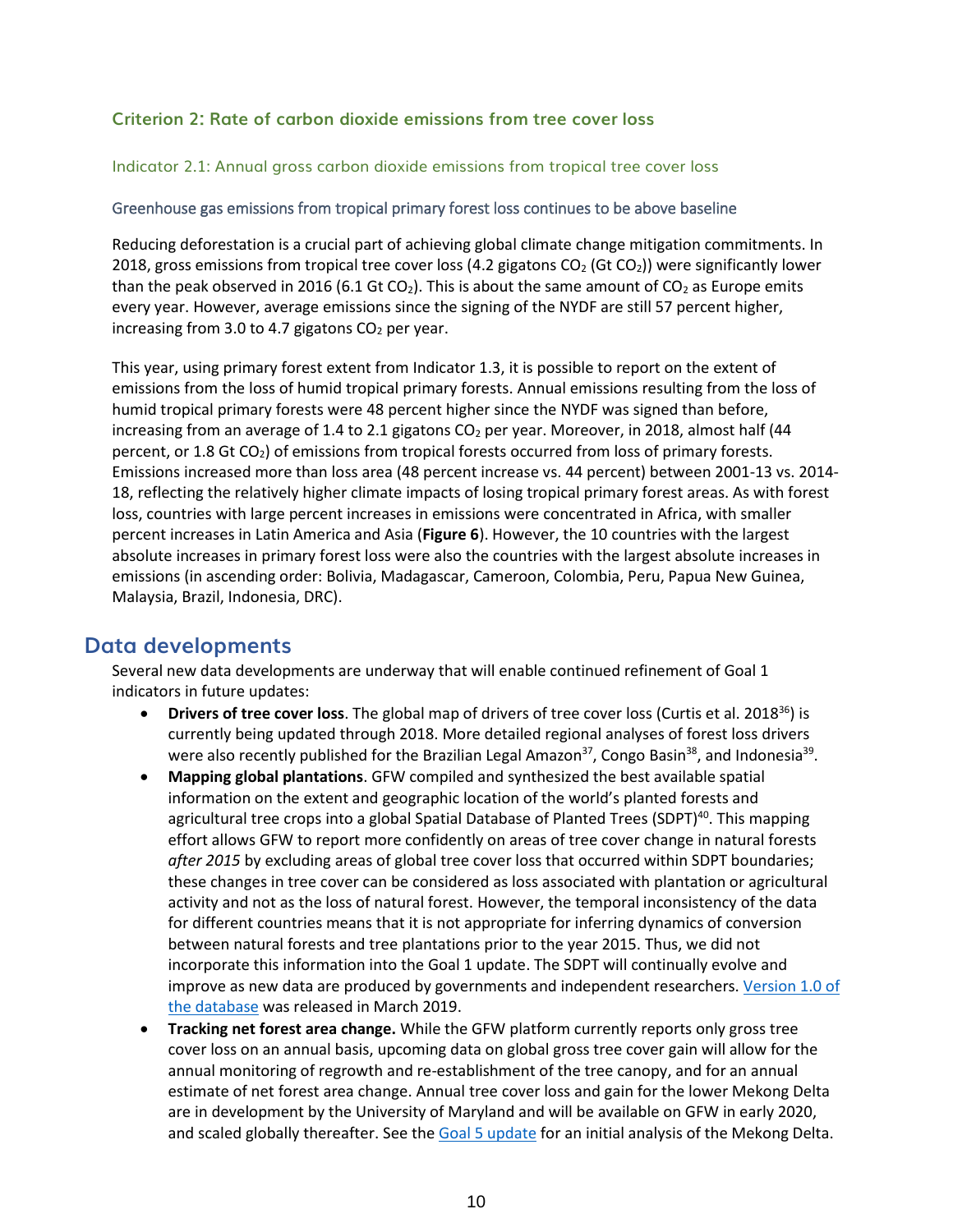Figure 6. Change in average annual CO<sub>2</sub> emissions from gross tree cover loss in tropical countries between 2002-13 and 2014-18, in percent

(a) In all forested area



(b) In humid tropical primary forest only



Note: Comparison of average annual gross CO<sub>2</sub> emissions from aboveground biomass loss by country before (2002-13) and after (2014-18) the signing of the New York Declaration on Forests (NYDF). Forest is defined as areas with >25 percent tree cover density in 2000. Negative values represent decreases in emissions.

Source: World Resources Institute analysis based on 2018 data from Global Forest Watch.

- **Tracking gross and net forest-related GHG fluxes.** Indicator 2.1 does not take into account carbon removals by forests from forest growth or expansion, which could be useful for tracking Goal 5 restoration targets. Various monitoring approaches are under development to estimate annual gross and net carbon dioxide fluxes from forests. These estimates will provide a more comprehensive picture of the role forests play in the global carbon cycle and the extent to which progress is being made in reducing emissions and increasing removals from forests.
- **Country submissions of Forest Reference Emission Levels.** Significant progress in tropical forest area change monitoring has also been made across many developing countries, driven largely by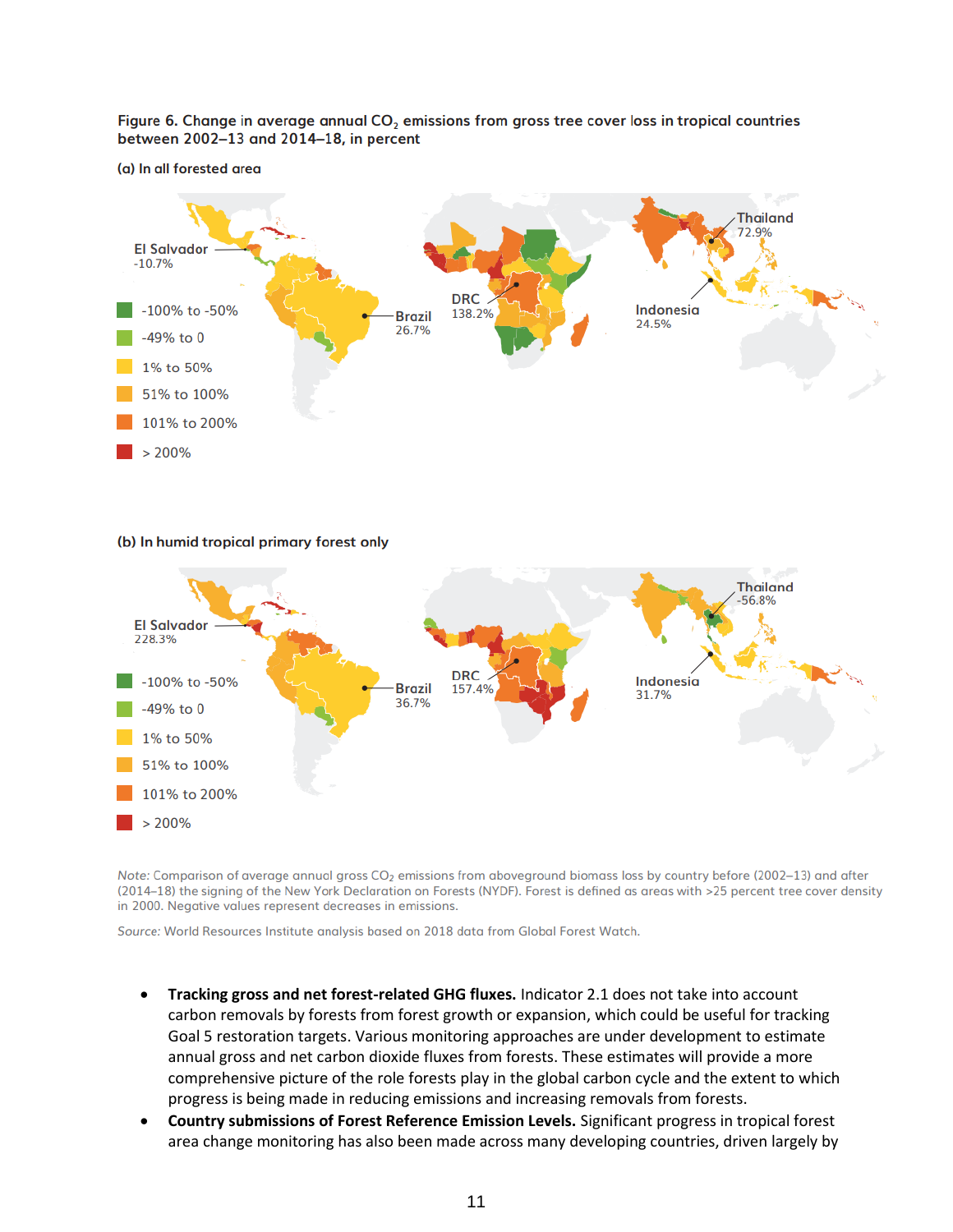increased donor support in the REDD+ context.<sup>41</sup> This is reflected by the increasing number of countries developing and/or submitting their Forest Reference Emission Levels (FRELs) for review to the United Nations Framework Convention on Climate Change (UNFCCC), which includes estimates of historical deforestation and emissions from deforestation. By June 2019, reference levels had been submitted from 28 countries, including four submissions since the last NYDF update (Argentina, Bangladesh, Guinea-Bissau, Solomon Islands).<sup>42</sup> In 2018, Harris et al.<sup>43</sup> published an in-house comparison of deforestation estimates reported in national and subnational FREL submissions against Hansen et al.'s Global Forest Change (GFC) data. After aligning geographic boundaries, time periods, and tree canopy density thresholds to ensure valid comparisons, they found that the sum of nationally-determined average deforestation rates across 33 REDD+ countries was 7.9 million hectares per year compared to an annual average rate of gross tree cover loss of 6.9 million hectares per year (a difference of approximately 1 Mha/yr). Despite differences in estimates at the country level – likely due primarily to differing national definitions of forests, the alignment of GFC tree cover loss, and nationally-reported deforestation estimates – Harris et al. concluded that the GFC data represent in aggregate, a reasonably accurate, unbiased, and consistent way to monitor tropical deforestation rates.